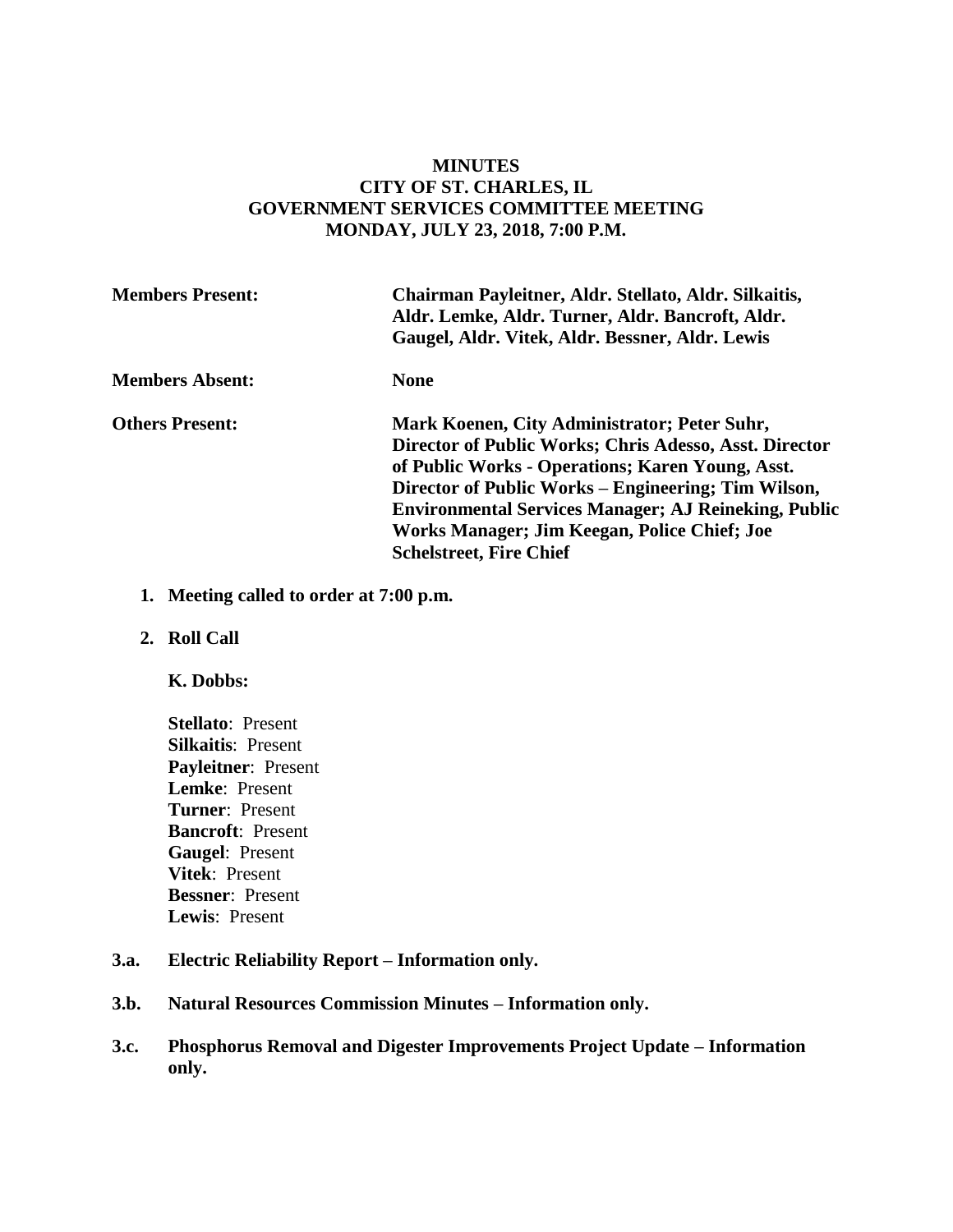#### **4. OMNIBUS VOTE**

# **Items \*5.a, \*6.a**

Motion by Aldr. Gaugel, seconded by Aldr. Stellato. No additional discussion. Approved unanimously by roll call. **Motion carried.**

**Chairman Payleitner:** Kristi, please call a roll.

#### **K. Dobbs**:

**Gaugel**: Yes **Vitek**: Yes **Bessner**: Yes **Lewis**: Yes **Stellato**: Yes **Silkaitis**: Yes **Lemke**: Yes **Turner**: Yes **Bancroft**: Yes

#### **5.b. Recommendation to approve Street and Parking Lot Closures and Amplification for the 2018 Scarecrow Festival.**

**Police Chief Keegan presented.** I have four guests here this evening; Marlie Shelton from Ravenswood, Deanne Wagner from the CVB, Ron Johnson from Johnson's Statuary and Commander Majewski from Special Services. There are parking lot and street closures, so I thought Marlie could go through the plan and then Mr. Johnson would like to talk about his concern.

**Marlie Shelton, Ravenswood Events**: The only thing that is changing compared to previous years for street and parking lot closures is on Cedar Street between 2<sup>nd</sup> and 4<sup>th</sup> Streets for the period during the festival from Friday at 9:00 a.m. until 6:00 p.m. and Saturday 9:00 a.m. until 6:00 p.m. and Sunday from 9:00 a.m. until 5:00 p.m., we are requesting a firm closure during that time period because of the large amount of pedestrian traffic on that street. We are not putting any tents on the street; it's strictly for pedestrian safety. The other requested street closures are the same as other years.

**Aldr. Lewis:** It won't go up to  $5<sup>th</sup>$ ?

**Ms. Shelton**:  $5<sup>th</sup>$  will be open for through traffic and that is for the parking shuttle, trolley, and anyone dropping people off. There will still be handicap parking on both sides of St. Pat's Church.

Aldr. Lewis: But it will still just go one way?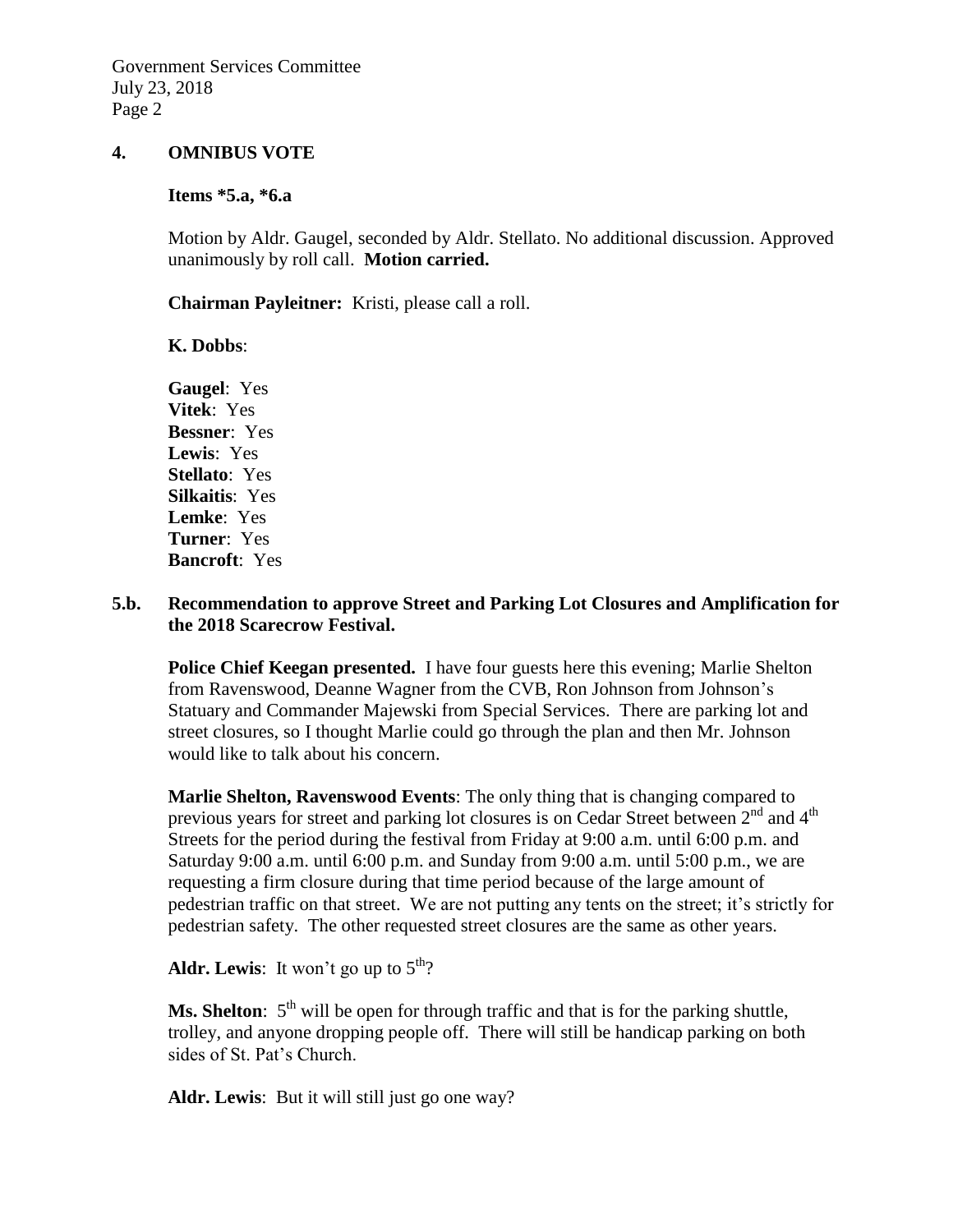Government Services Committee July 23, 2018 Page 3

**Ms. Shelton**: Yes.

**Aldr. Lewis**: How will you access it?

**Ms. Shelton**: From 4<sup>th</sup>.

**Chairman Payleitner**: Are a lot of the parking lots are closed for five days?

**Ms. Shelton**: The only one that is closed for five days is the one where the carnival will be off of 2nd Street. The Veterans Memorial lot and the Filling Station lots are closed starting on Thursday.

**Ron Johnson, 316 Cedar Street:** I have been in business over business 50 years and paid over \$62,000 into SSA 1 and over \$17,000 into SSA 2. SSA 1 was for the City to buy parking lots for downtown businesses that don't have parking; I have parking. When they passed the petition around, I was one of the first to sign it. Every year after I pay my property taxes, I pay \$1,700 extra for SSA 1 and \$800 extra for SSA 2; all I'm asking for is a little help. We are closed January through March and we produce \$250,000 worth of inventory and I would love to sell it. I don't have any competition except for the City of St. Charles. Thank you.

**Chief Keegan**: We are willing to man the intersection and do a loading zone for customers picking up merchandise, but for public safety we are not willing to open Cedar at this point, unless Council decides otherwise.

**Chairman Payleitner**: Would that be acceptable, Mr. Johnson?

**Mr. Johnson**: I have to load my merchandise with a forklift; I have to have my driveway.

**Chairman Payleitner**: Chief, I thought you said you would let cars into his driveway.

**Chief Keegan**: At the intersection of  $4<sup>th</sup>$  and Cedar, we would cone off an area to the east in order to have merchandise delivered.

**Mr. Johnson**: That won't work. If I don't get my street, I'm just going to close for the weekend.

**Aldr. Lewis**: I sympathize with what is going on here. I'd like to see something worked out for both sides, so I'm not going to vote for this at this point in time.

**Chairman Payleitner**: Are there issues with other businesses, Chief?

**Chief Keegan**: No. We will sharpen our pencils and go back to the drawing board for Mr. Johnson, but it's going to be difficult.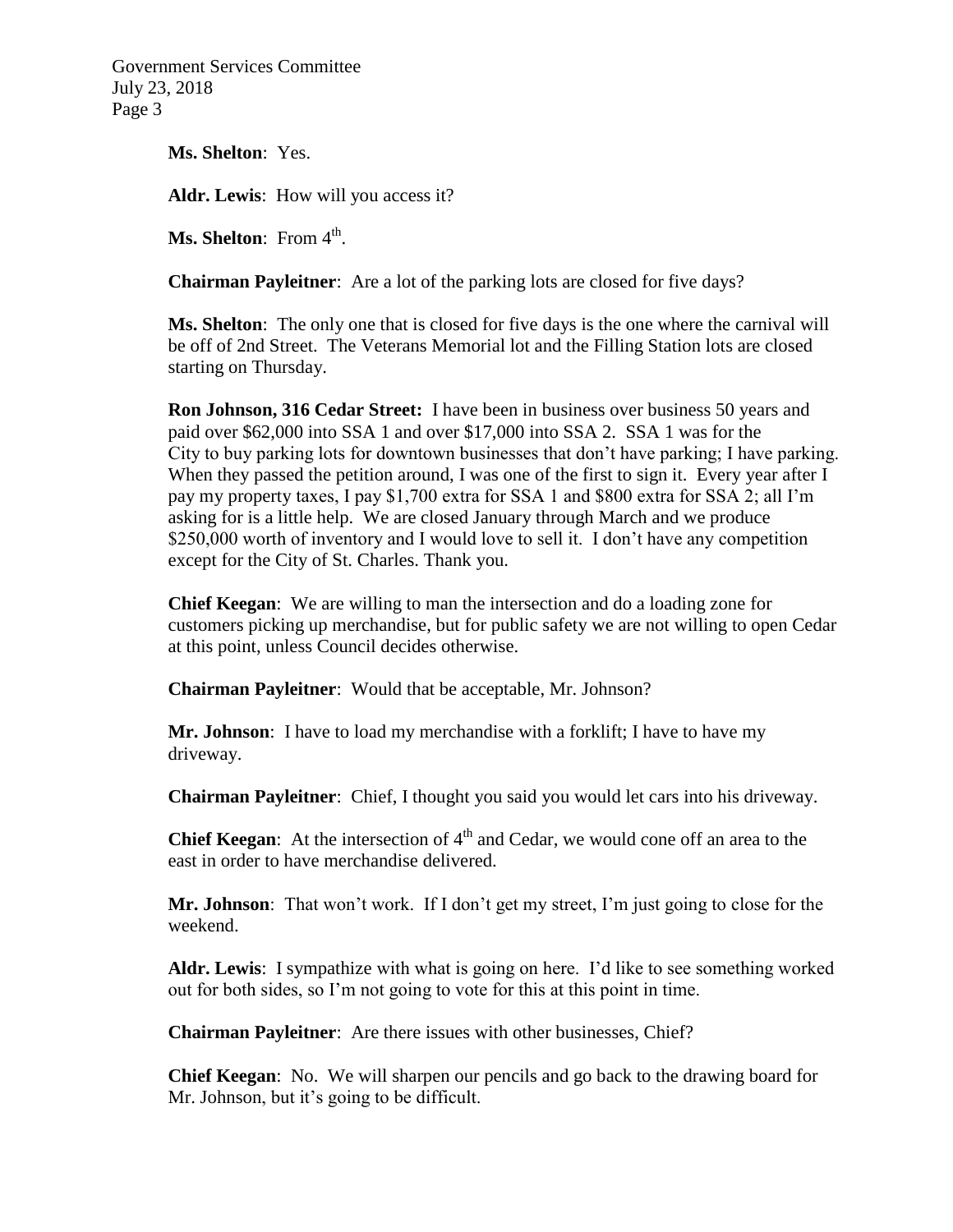Government Services Committee July 23, 2018 Page 4

> **Chairman Payleitner**: Is there an opening of some kind behind the business that exists out to  $4^{th}$  Street?

> **Chief Keegan**: North of Cedar on 4<sup>th</sup> Street, north of his property there is a driveway which is part of the residential piece of his property, but his insurance carrier does not authorize any commercial work to be done in and out of that curb cut. We asked him to get a rider for additional coverage.

> **Chairman Payleitner**: Maybe we need to see exactly what the cost is and see if we can pick that up as part of our festival expenses.

> **Chief Keegan**: And we would also be willing to pick up the cost of the officer as part of our operational expense as well to help with the loading of the merchandise.

> **Aldr. Silkaitis**: I agree with Aldr. Lewis and I will vote no on this too. When Scarecrow first started, it was just at Lincoln Park. Now it's expanded and we are intruding on people's business and he has a valid point. If we can cover his rider for four days, we would be a good neighbor to do that. But until that happens, I will be voting no on this.

> **Aldr. Gaugel**: If the insurance is covered on the side driveway, would you be acceptable to that, Mr. Johnson?

**Mr. Johnson**: No, that driveway is on an angle and I can't maneuver my forklift on it.

**Aldr. Lewis**: Has that street been closed in the past? Maybe 15-20 years ago?

**Ms. Shelton**: I don't know but it's been a soft close for the last couple years.

Aldr. Turner: A soft close isn't possible this year?

**Ms. Shelton**: There is a significant number of people walking in the street, so we are doing this to prevent an issue from happening.

**Aldr. Turner**: Mr. Johnson, did you have an issue with the soft closing the last couple years?

**Mr. Johnson**: No.

**Aldr. Bancroft**: Mr. Johnson, what is your weekend sales average for a fall weekend?

**Mr. Johnson**: Between \$5,000-\$6,000.

**Aldr. Bancroft**: Each day, or total?

**Mr. Johnson**: Total.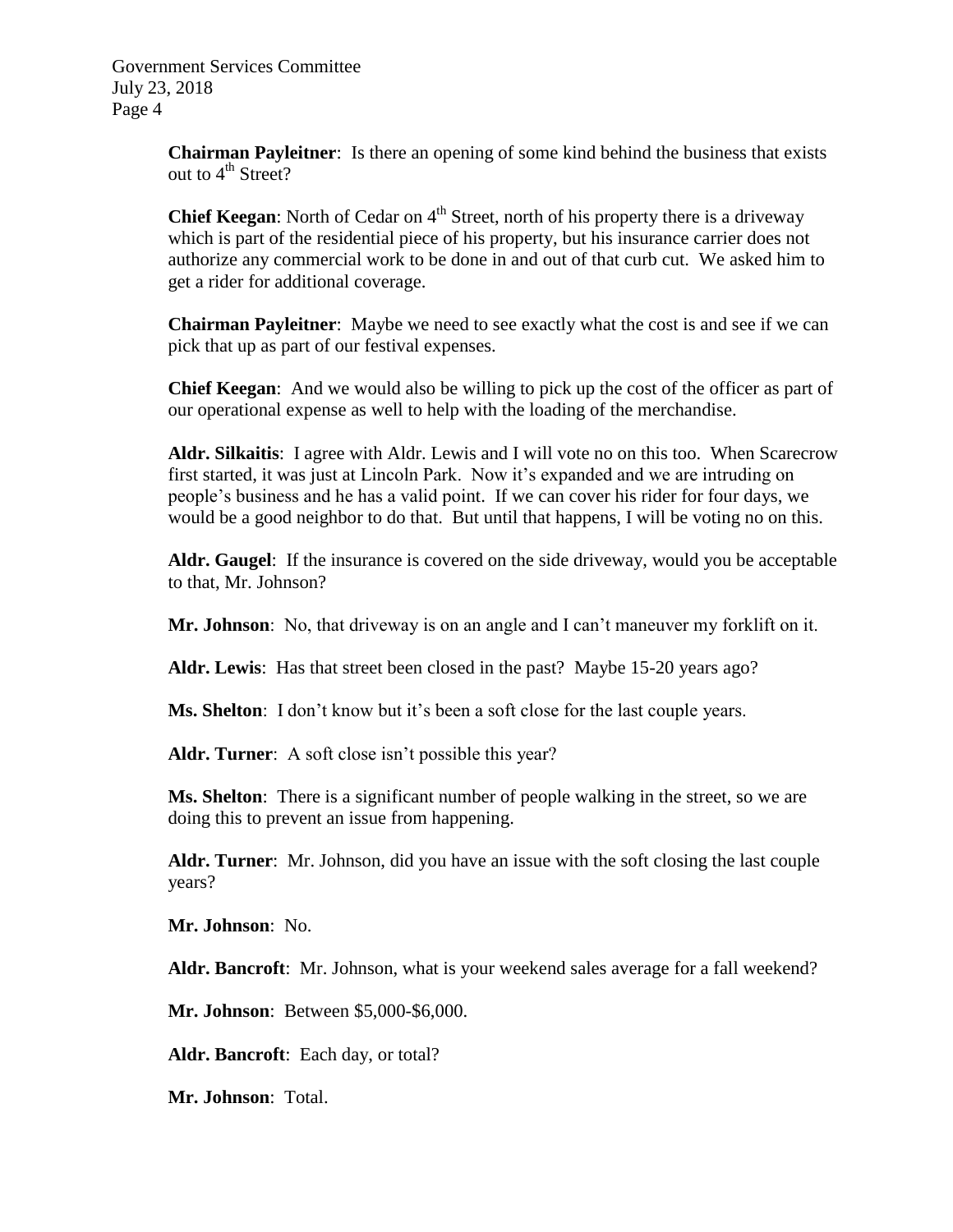**Aldr. Bancroft**: Let's rent it from him. If we paid you \$5,000, would you close?

**Mr. Johnson**: No; I would rather sell my merchandise.

**Aldr. Lemke**: Can we offer free delivery or a delivery allowance?

**Chairman Payleitner**: Are we going to vote on this now, or would Aldr. Gaugel and Aldr. Vitek like to have a conversation and see what they can work out?

**Aldr. Bessner**: It shows Mr. Johnson's hours are Noon-5:00 on Friday, 10:00-5:00 Saturday and Noon-4:00 Sunday. Do you know if those correlate with peak times of the fest?

**Ms. Shelton**: The fest starts at 10:00, and peak hours are between 10:00 a.m. and 5:00 p.m.

**Aldr. Bessner**: Mr. Johnson, are there any peak hours for you?

**Mr. Johnson**: I'm busy the whole time I'm open on the weekends.

**Aldr. Lewis**: Are your customers local or are they customers who come from out of town to the festival?

**Mr. Johnson**: 60% aren't local and don't know about the festival when they show up.

**Chairman Payleitner**: I think there is going to have to be a compromise, and safety is foremost. Perhaps if we postpone this evening, we could go back to Committee in August.

**Chairman Payleitner**: Can I get a motion to postpone? Kristi, can you call a roll, please.

### **K. Dobbs**:

**Gaugel**: Yes **Vitek**: Yes **Bessner:** Yes **Lewis**: Yes **Stellato**: Yes **Silkaitis**: Yes **Lemke**: Yes **Turner**: Yes **Bancroft:** Yes